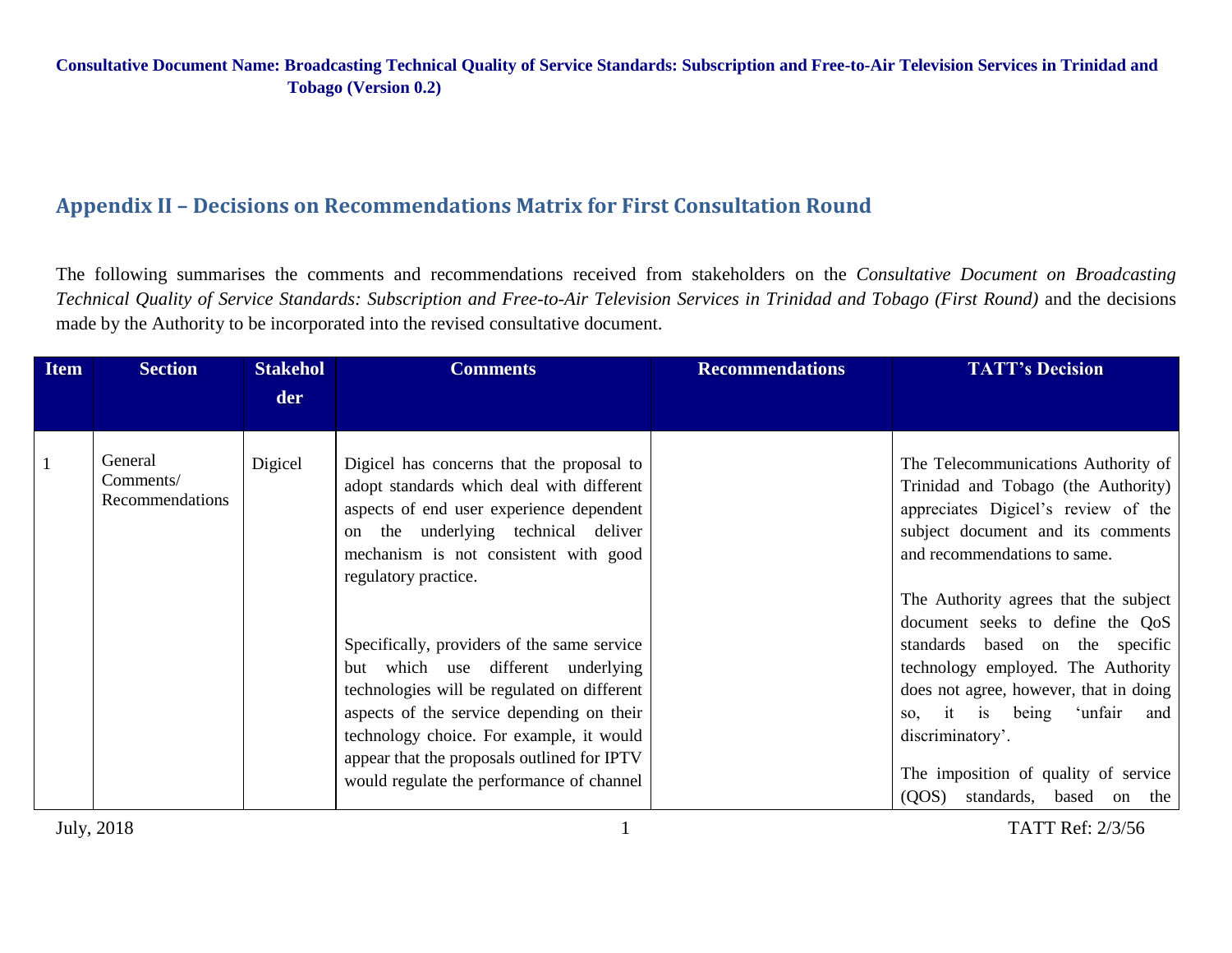| <b>Item</b> | <b>Section</b> | <b>Stakehol</b> | <b>Comments</b>                                                                                                                                                                                                                                                                                                                                                                                                                                                                                                                                                                                                                                                                                                                                            | <b>Recommendations</b> | <b>TATT's Decision</b>                                                                                                                                                                                                                                                                                                                                                                                                                                                                                                                                                                                                                                                                                                                                                                                                                                                                                                                                   |
|-------------|----------------|-----------------|------------------------------------------------------------------------------------------------------------------------------------------------------------------------------------------------------------------------------------------------------------------------------------------------------------------------------------------------------------------------------------------------------------------------------------------------------------------------------------------------------------------------------------------------------------------------------------------------------------------------------------------------------------------------------------------------------------------------------------------------------------|------------------------|----------------------------------------------------------------------------------------------------------------------------------------------------------------------------------------------------------------------------------------------------------------------------------------------------------------------------------------------------------------------------------------------------------------------------------------------------------------------------------------------------------------------------------------------------------------------------------------------------------------------------------------------------------------------------------------------------------------------------------------------------------------------------------------------------------------------------------------------------------------------------------------------------------------------------------------------------------|
|             |                | der             |                                                                                                                                                                                                                                                                                                                                                                                                                                                                                                                                                                                                                                                                                                                                                            |                        |                                                                                                                                                                                                                                                                                                                                                                                                                                                                                                                                                                                                                                                                                                                                                                                                                                                                                                                                                          |
|             |                |                 | selection,<br>Electronic Program<br>Guide<br>("EPG") scrolling, Video on Demand<br>("VoD"), etc. Digital hybrid fiber-coas<br>("HFC") based providers also provide EPG<br>and VoD facilities. However, the standards<br>outlined in Appendix 1 to apply to digital<br>HFC systems do not cover these aspects. It<br>is clearly unfair and discriminatory for<br>regulation to impose different obligations<br>on different concessionaires providing the<br>same service to end users. From a<br>consumer protection point of view, if the<br>matter is so material that it is justified for<br>one provider then it should apply to all.<br>Conversely, if it is sufficiently immaterial<br>to not apply to one provider then it should<br>apply to none. |                        | underlying technology utilised (and not<br>the service provided) is consistent with<br>international<br>best<br>practice,<br>for<br>subscription-based<br>broadcasting<br>service. For example, in the USA, the<br>FCC adopted different QOS standards<br>for an IPTV network and a QAM-<br>based network.<br>Additionally,<br>digital<br><b>HFC</b><br>most<br>networks in Trinidad and Tobago are<br>essentially one-way broadcast systems.<br>These networks offer a non-interactive<br>EPG service that does not affect the<br>delivery of the cable video signals.<br>However, on an IPTV network, VOD<br>and interactive program guide (IPG),<br>often referred to as EPG, are highly<br>interactive services and directly relate<br>to the customer's quality of service<br>(QoS) and by extension quality of<br>experience (QoE).<br>The Authority wishes to reassure that<br>standards for digital HFC networks<br>and IPTV are in keeping with |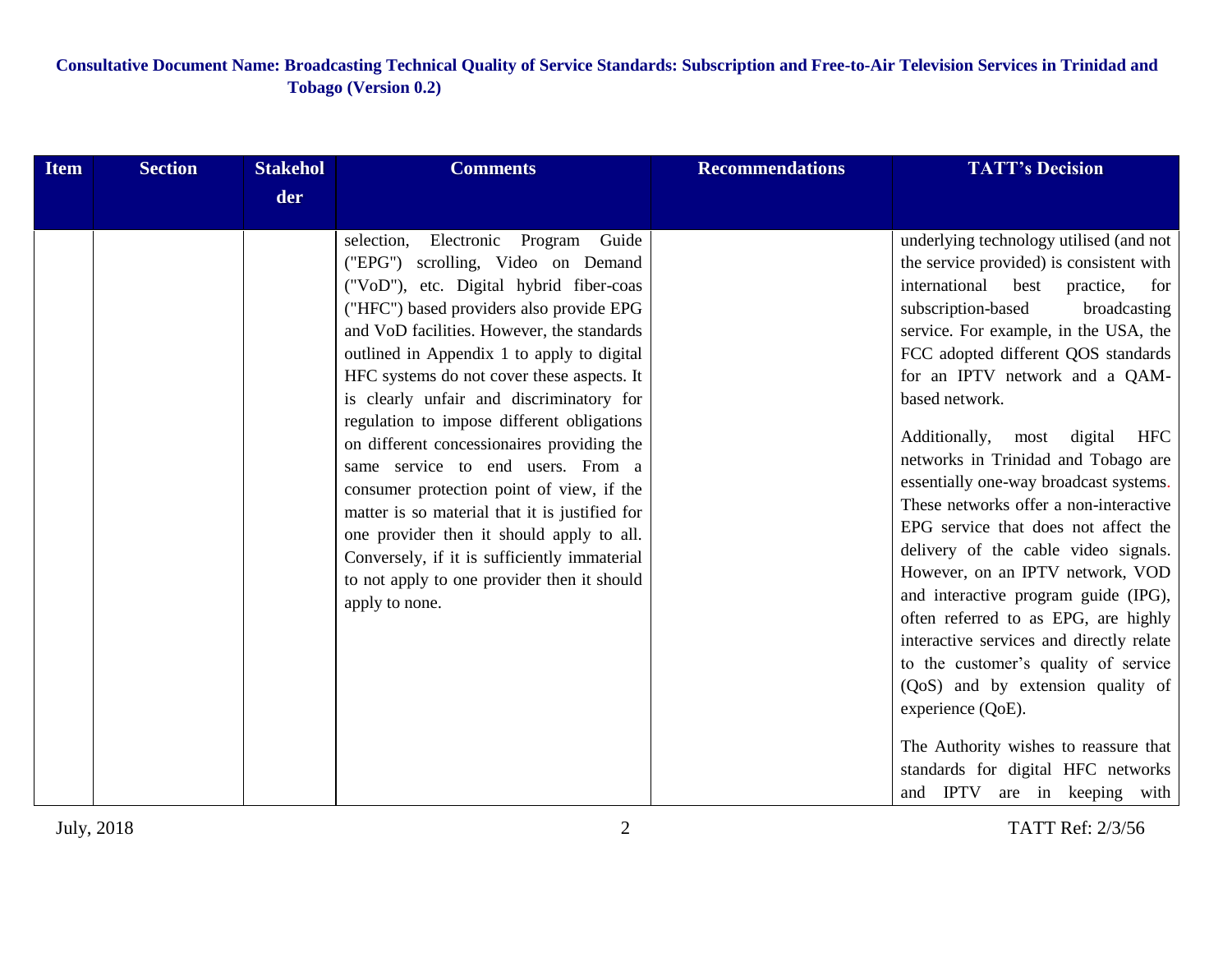| <b>Item</b> | <b>Section</b> | <b>Stakehol</b> | <b>Comments</b>                                                                                                                                                                                               | <b>Recommendations</b> | <b>TATT's Decision</b>                                                                                                                                                                                                                                                                                                                                                                                                                                                            |
|-------------|----------------|-----------------|---------------------------------------------------------------------------------------------------------------------------------------------------------------------------------------------------------------|------------------------|-----------------------------------------------------------------------------------------------------------------------------------------------------------------------------------------------------------------------------------------------------------------------------------------------------------------------------------------------------------------------------------------------------------------------------------------------------------------------------------|
|             |                | der             |                                                                                                                                                                                                               |                        |                                                                                                                                                                                                                                                                                                                                                                                                                                                                                   |
|             |                |                 |                                                                                                                                                                                                               |                        | international best practices and the<br>requirements<br>of<br>the<br>Telecommunications Act, Chap.47:31<br>(the Act).                                                                                                                                                                                                                                                                                                                                                             |
|             |                |                 | Digicel notes that VDSL and ADSL2+ are<br>often used to provide broadband services<br>and that TV provided over these<br>technologies can be considered to be IPTV<br>services over copper rather than fibre. |                        | The Authority notes that non-QAM<br>technologies, such as VDSL and<br>ADSL2+, can be used to provide video<br>service over legacy copper lines;<br>however, quality standards for these<br>technologies are not currently available<br>for broadcasting services. As the<br>industry develops and standards for<br>non-QAM systems such as VDSL,<br>ADSL2+ and other technologies<br>become available, the Authority shall<br>review/update its quality standards<br>accordingly. |
|             |                |                 |                                                                                                                                                                                                               |                        | As stated above, the Authority seeks to<br>define broadcasting QoS standards<br>based on the specific technology<br>employed. As such, the same QoS<br>standards cannot be used to monitor                                                                                                                                                                                                                                                                                        |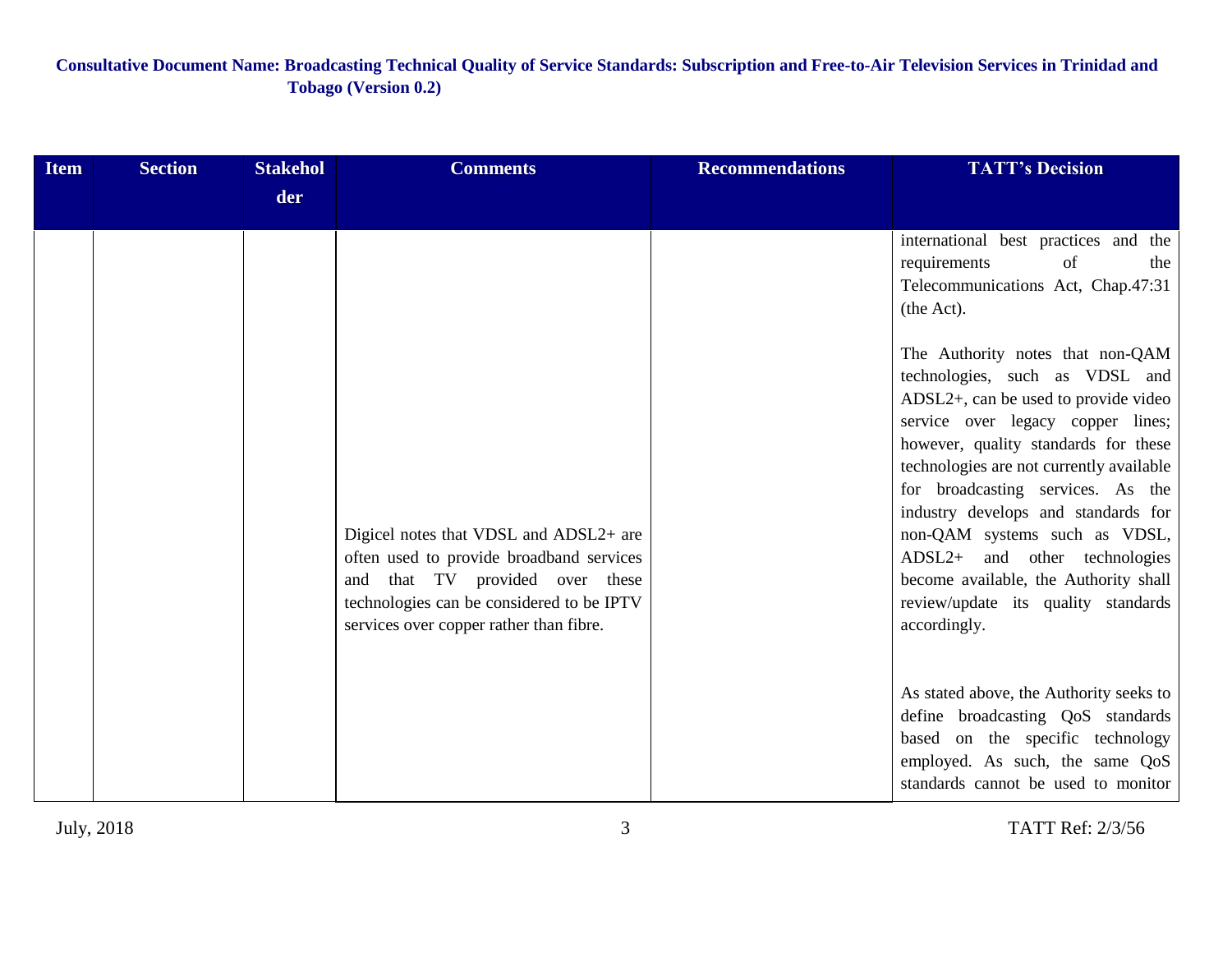| Item | <b>Section</b> | <b>Stakehol</b> | <b>Comments</b> | <b>Recommendations</b>                                                                                                                                                                                                          | <b>TATT's Decision</b>                                                                                                                                                                                                                                                                                                   |
|------|----------------|-----------------|-----------------|---------------------------------------------------------------------------------------------------------------------------------------------------------------------------------------------------------------------------------|--------------------------------------------------------------------------------------------------------------------------------------------------------------------------------------------------------------------------------------------------------------------------------------------------------------------------|
|      |                | der             |                 |                                                                                                                                                                                                                                 |                                                                                                                                                                                                                                                                                                                          |
|      |                |                 |                 | Digicel recommends that the<br>Authority review the various<br>standards proposed for adoption,<br>identify common elements and<br>only adopt those elements which<br>have equivalents across all of<br>the proposed standards. | the same service across all networks.<br>For example, an IPTV network and an<br>HFC network both offer a digital<br>television service; however, the QoS<br>standards used to monitor these<br>networks are different, since there is a<br>contrast in the delivery method of the<br>video signal across these networks. |
|      |                |                 |                 |                                                                                                                                                                                                                                 | The Authority does not agree that the<br>G.1080 standard is appropriate to use<br>all<br>digital<br>distribution<br>across<br>mechanisms.<br>The ITU-T G.1080 recommendation                                                                                                                                             |
|      |                |                 |                 | In section $2.2.1$ of this policy                                                                                                                                                                                               | defines user requirements for QoE for<br>IPTV services. As correctly stated,                                                                                                                                                                                                                                             |
|      |                |                 |                 | document, the Authority sets out                                                                                                                                                                                                | these QoE requirements are agnostic to                                                                                                                                                                                                                                                                                   |
|      |                |                 |                 | that ITU standard G.1080 which                                                                                                                                                                                                  | network deployment architectures and                                                                                                                                                                                                                                                                                     |
|      |                |                 |                 | deals<br>with<br>Quality<br>of                                                                                                                                                                                                  | transport protocols for an IP video                                                                                                                                                                                                                                                                                      |
|      |                |                 |                 | Experience<br>$"$ is<br>agnostic<br>to<br>network                                                                                                                                                                               | signal; however,<br>they<br>are<br>not                                                                                                                                                                                                                                                                                   |
|      |                |                 |                 | deployment<br>architectures<br>and<br>transport                                                                                                                                                                                 | applicable for RF video signals<br>delivered over an HFC network.                                                                                                                                                                                                                                                        |
|      |                |                 |                 | protocols". It would appear that<br>it may be more appropriate to<br>consider the applicability of this                                                                                                                         | The Authority wishes to assure that the<br>adopted standards for each technology                                                                                                                                                                                                                                         |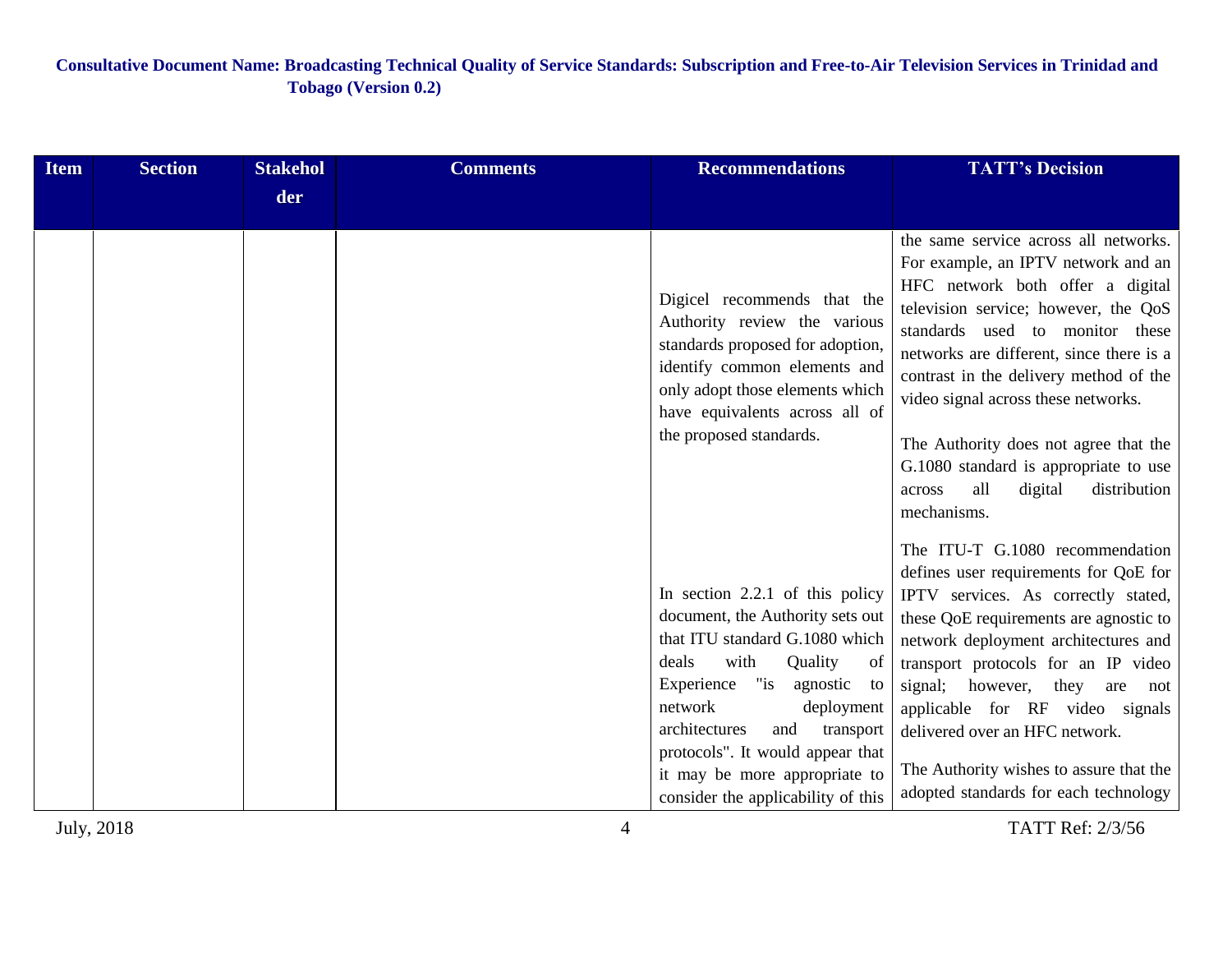| <b>Item</b>    | <b>Section</b>                | <b>Stakehol</b> | <b>Comments</b>                                                                                                                                                                                                                                                           | <b>Recommendations</b>                                             | <b>TATT's Decision</b>                                                                                                                                                                                                                                                                                                 |
|----------------|-------------------------------|-----------------|---------------------------------------------------------------------------------------------------------------------------------------------------------------------------------------------------------------------------------------------------------------------------|--------------------------------------------------------------------|------------------------------------------------------------------------------------------------------------------------------------------------------------------------------------------------------------------------------------------------------------------------------------------------------------------------|
|                |                               | der             |                                                                                                                                                                                                                                                                           |                                                                    |                                                                                                                                                                                                                                                                                                                        |
|                |                               |                 |                                                                                                                                                                                                                                                                           | standard<br>all<br>digital<br>across<br>distribution mechanisms.   | are in keeping with international best<br>practices for subscription and free-to-<br>air television broadcasting services.                                                                                                                                                                                             |
| $\overline{2}$ | The entire policy<br>document | Digicel         | Digicel notes that there has been no cost<br>benefit analysis of the imposition of the<br>proposed standards. There is no assessment<br>of the incremental cost to concessionaires<br>of any network investment that might be<br>required to meet the proposed standards. |                                                                    | The Authority notes these concerns and<br>wishes to assure that the Authority has<br>analysed the current QoS provided by<br>our concessionaires and the intended<br>standards prescribed in the document<br>should not impose excessive burdens<br>on our concessionaires that would<br>reduce their competitiveness. |
|                |                               |                 |                                                                                                                                                                                                                                                                           | Digicel recommends that a cost<br>benefit analysis be carried out. | In fulfilling its mandate, as stipulated<br>the Act, the Authority has<br>by<br>monitored the QoS currently delivered<br>to consumers and does not envision<br>that the implementation of the specified<br>standards in this consultative document<br>would require a large financial outlay                           |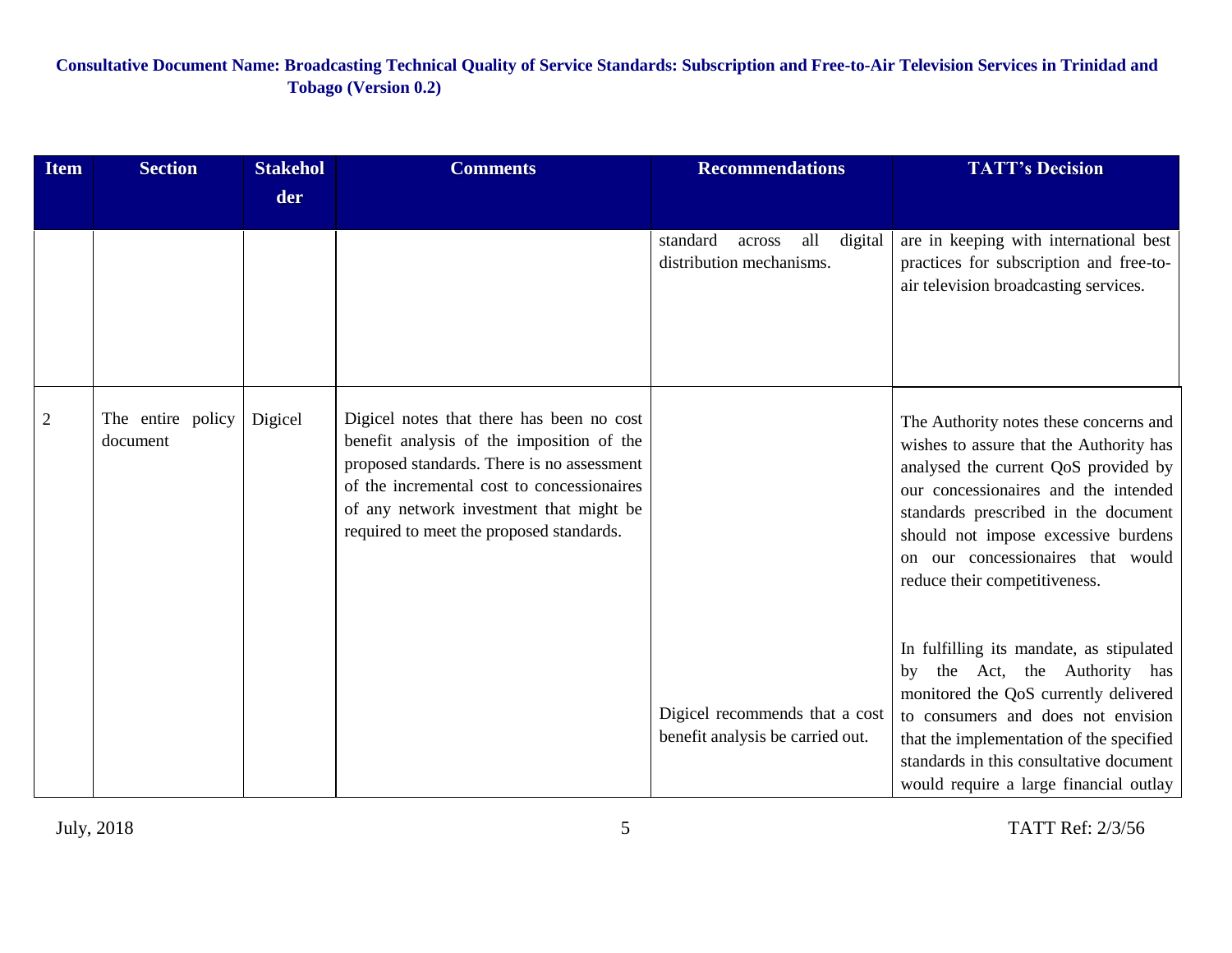| <b>Item</b> | <b>Section</b> | <b>Stakehol</b> | <b>Comments</b> | <b>Recommendations</b>                                                                                                                                                                                                                                                                                                                                                                                                                                                     | <b>TATT's Decision</b>                                                                                                                                                                                                                                                                                                                                                                                                                                                                                                                                                  |
|-------------|----------------|-----------------|-----------------|----------------------------------------------------------------------------------------------------------------------------------------------------------------------------------------------------------------------------------------------------------------------------------------------------------------------------------------------------------------------------------------------------------------------------------------------------------------------------|-------------------------------------------------------------------------------------------------------------------------------------------------------------------------------------------------------------------------------------------------------------------------------------------------------------------------------------------------------------------------------------------------------------------------------------------------------------------------------------------------------------------------------------------------------------------------|
|             |                | der             |                 |                                                                                                                                                                                                                                                                                                                                                                                                                                                                            |                                                                                                                                                                                                                                                                                                                                                                                                                                                                                                                                                                         |
|             |                |                 |                 |                                                                                                                                                                                                                                                                                                                                                                                                                                                                            | by concessionaires. In this regard, the<br>Authority does not see the need for a<br>cost-benefit analysis at this time.<br>Further to this, a cost-benefit analysis<br>a legislative and concession<br>on<br>obligation, such as QoS, would not<br>negate the need for such standards.                                                                                                                                                                                                                                                                                  |
|             |                |                 |                 | Digicel suggests that, except for<br>those standards required to<br>RF<br>unwanted<br>prevent<br>interference, rather than specify<br>parameters as mandatory they<br>should at this time be specified<br>desirable<br>targets.<br>The<br>as<br>Authority should monitor the<br>extent to which networks come<br>in to conformance with the<br>standards over time and only in<br>the event of non-compliance<br>over an extended period should<br>they be made mandatory. | The Authority does not agree with this<br>recommendation that only standards<br>related to RF interference should be<br>"mandatory  at this time" and all<br>others should be specified as desirable<br>targets". The Authority is not only<br>concerned with the protection of<br>concessionaires from unwanted RF<br>interference but is also concerned with<br>consumer protection and the ultimate<br>quality of service provided to<br>consumers. To make this latter aspect<br>discretionary<br>would<br>dilute<br>the<br>protection of consumers, as required by |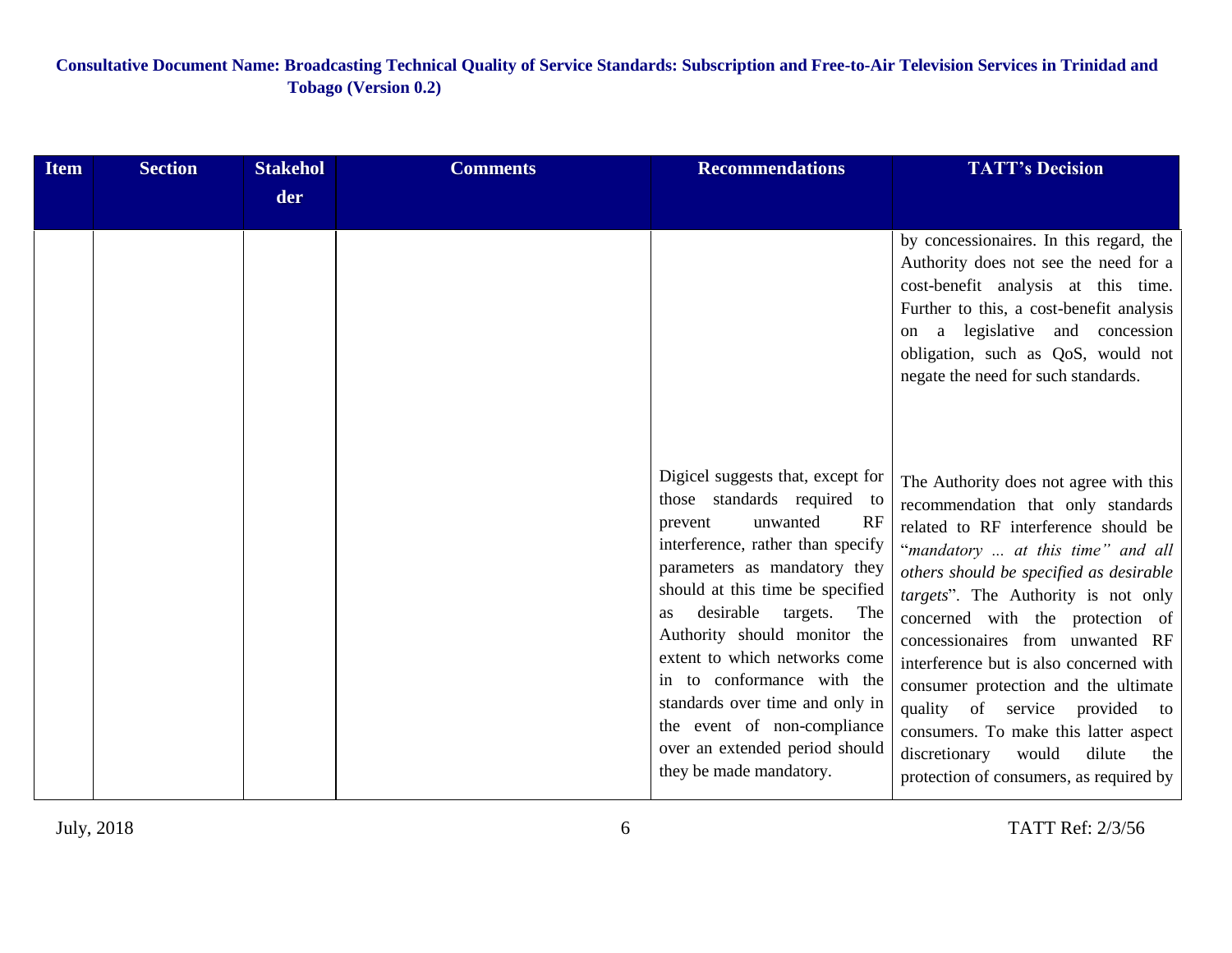| <b>Item</b> | <b>Section</b> | <b>Stakehol</b> | <b>Comments</b> | <b>Recommendations</b> | <b>TATT's Decision</b>                                                               |
|-------------|----------------|-----------------|-----------------|------------------------|--------------------------------------------------------------------------------------|
|             |                | der             |                 |                        |                                                                                      |
|             |                |                 |                 |                        | the Act.                                                                             |
|             |                |                 |                 |                        | Section $45(2)$ of the Act allows for the<br>imposition of preferred standards       |
|             |                |                 |                 |                        | specific to what the<br>Authority                                                    |
|             |                |                 |                 |                        | considers appropriate in our country.<br>With respect to standards that may          |
|             |                |                 |                 |                        | outmoded,<br>become<br>now<br>have                                                   |
|             |                |                 |                 |                        | ineffective, insufficient, or excessively<br>burdensome, the Authority is at liberty |
|             |                |                 |                 |                        | to determine whether or not such                                                     |
|             |                |                 |                 |                        | standards<br>should<br>be<br>modified,<br>streamlined, expanded or repealed.         |
|             |                |                 |                 |                        | The Authority has added section                                                      |
|             |                |                 |                 |                        | 1.4, which references the salient                                                    |
|             |                |                 |                 |                        | sections of the Act that inform this                                                 |
|             |                |                 |                 |                        | consultative document.                                                               |
|             |                |                 |                 |                        | Additionally, the Authority does not<br>agree that the implementation of these       |
|             |                |                 |                 |                        | standards should be deferred to a time                                               |
|             |                |                 |                 |                        | after the Authority has monitored<br>concessionaires for non-conformance.            |
|             |                |                 |                 |                        | As stated, the Authority is required                                                 |
|             |                |                 |                 |                        | under the Act to protect consumers.                                                  |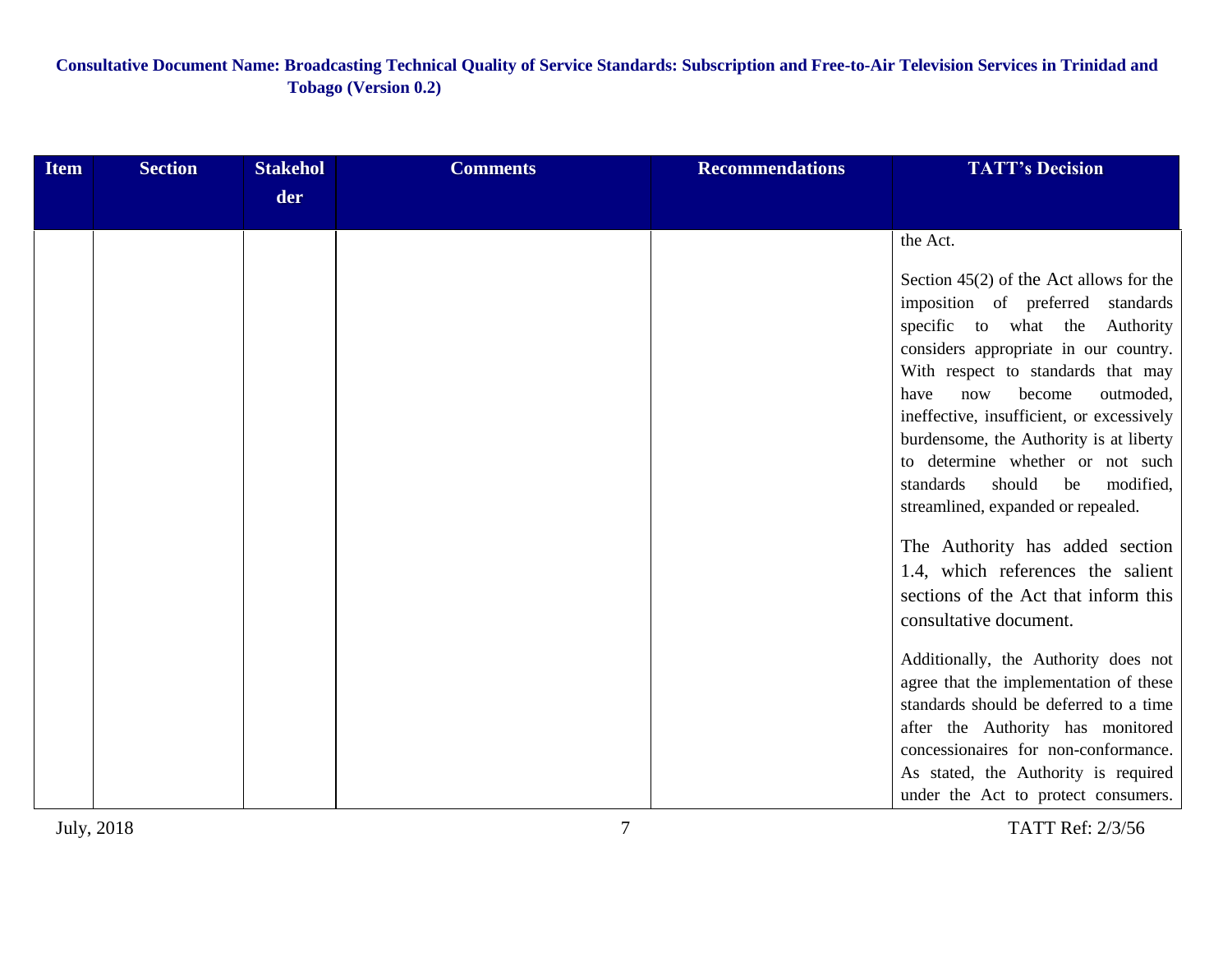| <b>Item</b> | <b>Section</b>  | <b>Stakehol</b> | <b>Comments</b>                                                                                                                                                                                                                                   | <b>Recommendations</b> | <b>TATT's Decision</b>                                                                                                                                                                                                                                                                                                                                                      |
|-------------|-----------------|-----------------|---------------------------------------------------------------------------------------------------------------------------------------------------------------------------------------------------------------------------------------------------|------------------------|-----------------------------------------------------------------------------------------------------------------------------------------------------------------------------------------------------------------------------------------------------------------------------------------------------------------------------------------------------------------------------|
|             |                 | der             |                                                                                                                                                                                                                                                   |                        |                                                                                                                                                                                                                                                                                                                                                                             |
|             |                 |                 |                                                                                                                                                                                                                                                   |                        | However, where, in the Authority's<br>view, the implementation of the<br>requisite standards would be wholly<br>burdensome on concessionaires at the<br>present time, or where the imposition<br>of same would require significant<br>outlay, the Authority will prescribe a<br>suitable period to allow the affected<br>concessionaire to conform to the new<br>standards. |
| 3           | 1. Introduction | <b>CCTL</b>     | CCTL welcomes the opportunity to<br>provide input in this consultation<br>process.<br>The views expressed herein are not<br>exhaustive. Failure to address any issue<br>in our response, does not in any way<br>indicate acceptance, agreement or |                        | The Authority appreciates CCTL's<br>review of the subject document and its<br>comments and recommendations to<br>same.                                                                                                                                                                                                                                                      |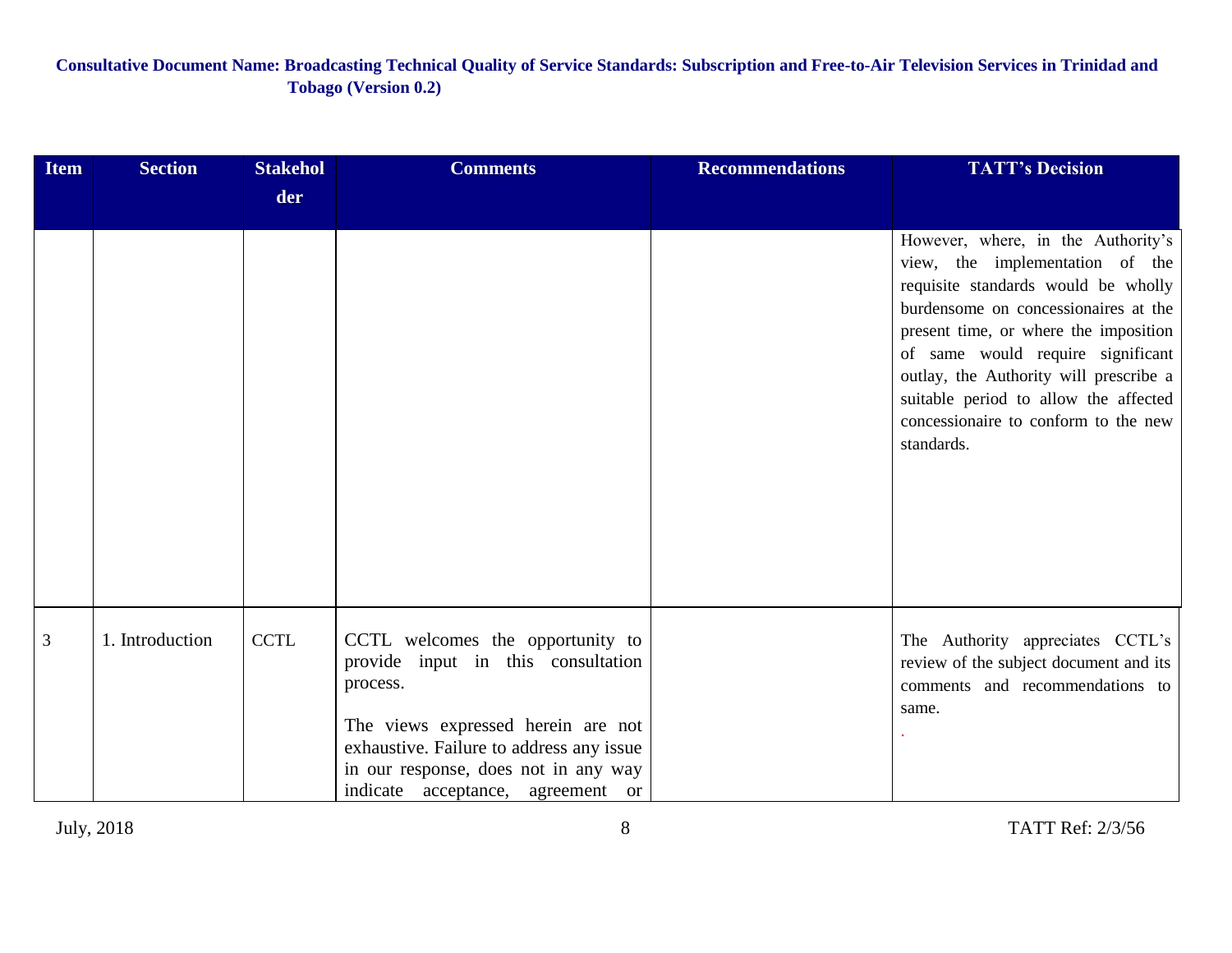| <b>Item</b>    | <b>Section</b> | <b>Stakehol</b> | <b>Comments</b>                                                                                                                                                                                                                                                                                                                                                                                                                                                 | <b>Recommendations</b>                                                                                                                                                                                                                                                                                            | <b>TATT's Decision</b>                                                                                                                                                                                                                                                                                 |
|----------------|----------------|-----------------|-----------------------------------------------------------------------------------------------------------------------------------------------------------------------------------------------------------------------------------------------------------------------------------------------------------------------------------------------------------------------------------------------------------------------------------------------------------------|-------------------------------------------------------------------------------------------------------------------------------------------------------------------------------------------------------------------------------------------------------------------------------------------------------------------|--------------------------------------------------------------------------------------------------------------------------------------------------------------------------------------------------------------------------------------------------------------------------------------------------------|
|                |                | der             |                                                                                                                                                                                                                                                                                                                                                                                                                                                                 |                                                                                                                                                                                                                                                                                                                   |                                                                                                                                                                                                                                                                                                        |
|                |                |                 | relinquishing of CCTL's rights.                                                                                                                                                                                                                                                                                                                                                                                                                                 |                                                                                                                                                                                                                                                                                                                   |                                                                                                                                                                                                                                                                                                        |
| $\overline{4}$ | 1.1 Rationale  | <b>CCTL</b>     | This document makes reference to the<br>Consumer Rights and Obligation<br>Policy (CROP) 2014, and states that<br>this consultation is to<br>establish<br>standards not currently captured in the<br>CROP document.                                                                                                                                                                                                                                              | CCTL is requesting<br>that<br>TATT clarifies its position as<br>the<br>process<br>for<br>to<br>recommending quality<br>of<br>service regulations for the<br>Minister to approve, and that<br>related<br>to<br>establishing<br>technical standards. CCTL<br>believes these are distinct and<br>separate processes. | The Authority agrees with CCTL that<br>recommending quality of service<br>regulations to the Minister for negative<br>resolution of Parliament and the<br>establishing of technical standards are<br>distinct and separate processes.                                                                  |
|                |                |                 | The final version of the<br><b>CROP</b><br>document was published in July 2014.<br>In addressing consumer rights and<br>obligation policy, the CROP document<br>focusses on making recommendations<br>policy<br>objectives<br>around<br><sub>on</sub><br>safeguarding the interest of consumers.<br>As such, the focus is more general<br>quality of service related standards.<br>Such standards include both customer<br>services and service related network |                                                                                                                                                                                                                                                                                                                   | The Authority agrees that the CROP<br>focuses<br>document<br>making<br>on<br>recommendations on policies which<br>safeguards the interest of the consumer<br>through customer service standards<br>and network quality of service<br>standards, focussed towards public<br>telecommunication networks. |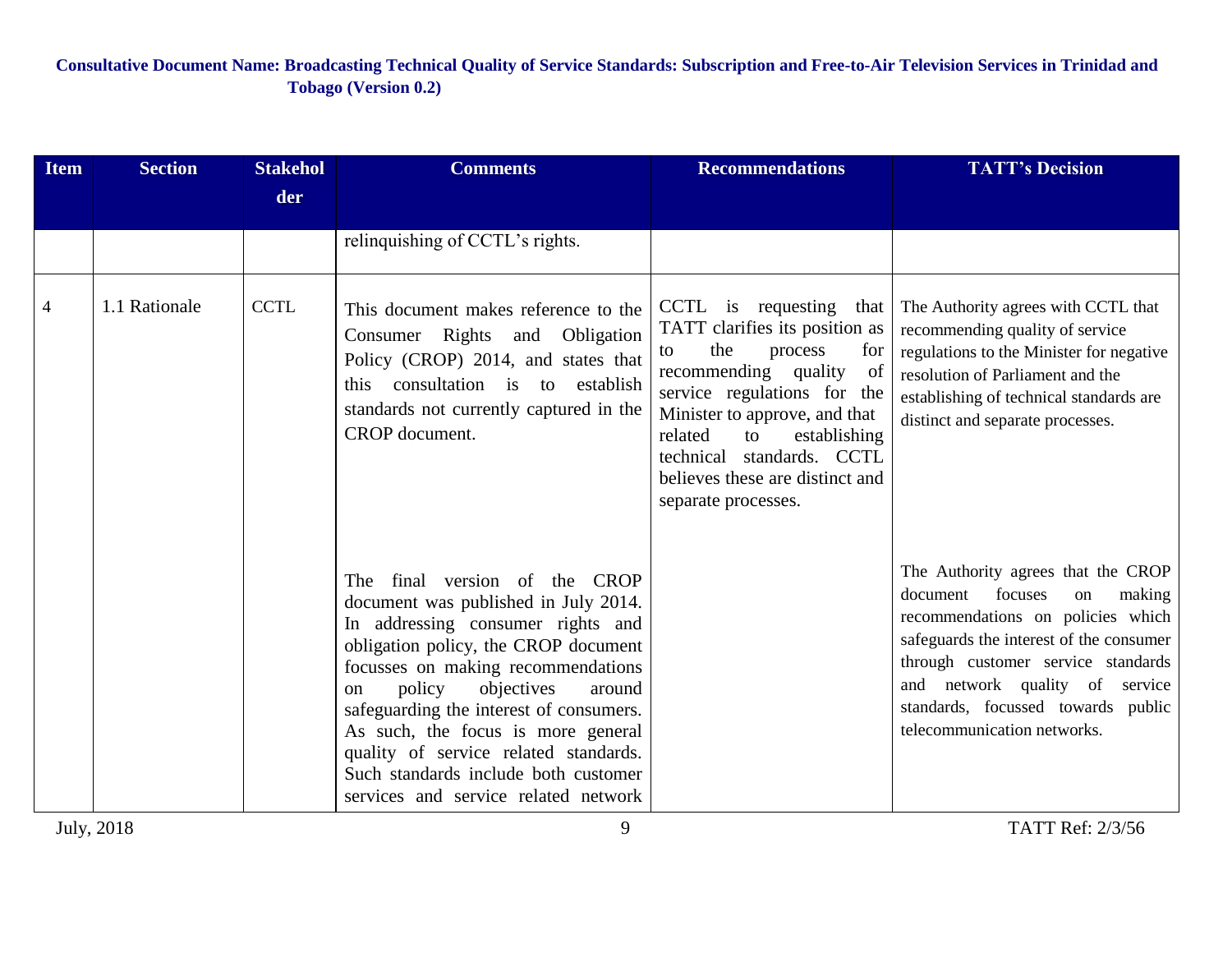| <b>Item</b> | <b>Section</b> | <b>Stakehol</b> | <b>Comments</b>                                                                                                                                                                                                                                                                          | <b>Recommendations</b> | <b>TATT's Decision</b>                                                                        |
|-------------|----------------|-----------------|------------------------------------------------------------------------------------------------------------------------------------------------------------------------------------------------------------------------------------------------------------------------------------------|------------------------|-----------------------------------------------------------------------------------------------|
|             |                | der             |                                                                                                                                                                                                                                                                                          |                        |                                                                                               |
|             |                |                 | standards.<br>Section $(78)$ $(1)$ of the Act, includes<br>quality of service regulations among<br>the list of areas where TATT has the<br>power to make recommendations to the<br>Minister. Regulations are approved by<br>the Minister, based on negative<br>resolution by Parliament. |                        | The Authority concurs with CCTL as it<br>relates to the approval process of<br>Regulations.   |
|             |                |                 | The Act in Part V, Section (45)<br>specifically deals with technical<br>standards. Sub Section (1) provides<br>that;                                                                                                                                                                     |                        | The Authority concurs with CCTL as it<br>relates to the process of establishing<br>Standards. |
|             |                |                 | "Subject to the other provisions of this<br>Act, concessionaires and licensees may<br>implement such technical standards as<br>they deem appropriate and which are<br>conformity<br>in<br>with<br>accepted<br>international standards."<br>and (2) states,                               |                        |                                                                                               |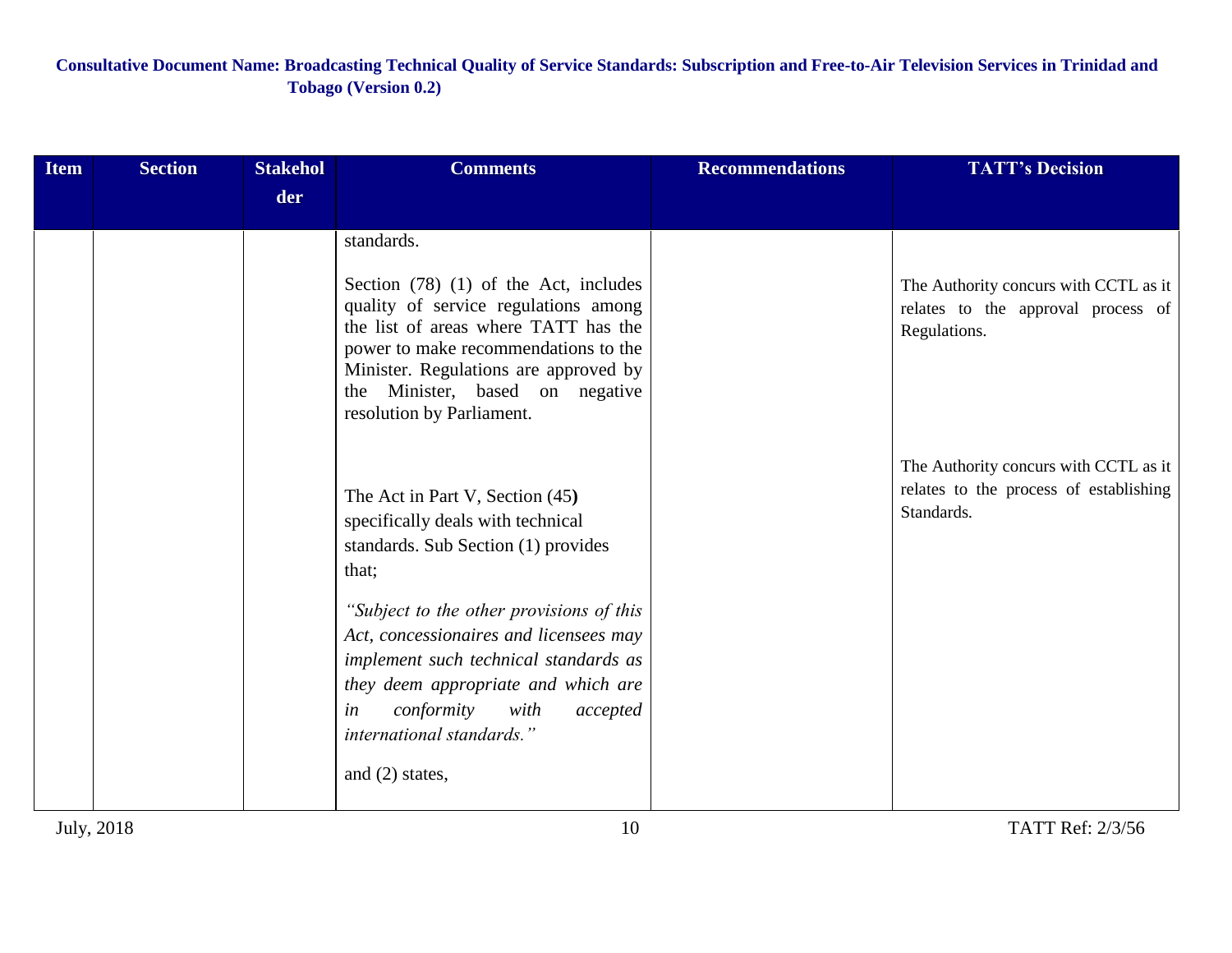| der<br>"Notwithstanding subsection $(1)$ , the<br>Authority may identify,<br>adopt or<br>establish<br>preferred<br>technical<br>standards."<br>Additionally, Section $(18)(1)$ of the Act<br>list among the powers and or functions<br>of the Office;<br>"establish"<br>(d)<br>national<br>telecommunications industry standards<br>and technical standards,"<br>(f) "advise the Minister on technical                                                          | <b>Item</b> | <b>Section</b> | <b>Stakehol</b> | <b>Comments</b> | <b>Recommendations</b> | <b>TATT's Decision</b>                                                  |
|-----------------------------------------------------------------------------------------------------------------------------------------------------------------------------------------------------------------------------------------------------------------------------------------------------------------------------------------------------------------------------------------------------------------------------------------------------------------|-------------|----------------|-----------------|-----------------|------------------------|-------------------------------------------------------------------------|
|                                                                                                                                                                                                                                                                                                                                                                                                                                                                 |             |                |                 |                 |                        |                                                                         |
|                                                                                                                                                                                                                                                                                                                                                                                                                                                                 |             |                |                 | standards."     |                        |                                                                         |
| It seems that procedurally, the process<br>of making regulations about quality of<br>propose regulations pursuant to this<br>service standards (as is the case with<br>document, similar to the manner in<br>the CROP document), is a separate<br>which regulations were proposed<br>process from that of establishing<br>pursuant to the CROP.<br>technical industry standards.<br>Consequently, regulations proposed<br>In this regard, TATT's statement that |             |                |                 |                 |                        | Notwithstanding the title of this<br>document, the Authority intends to |
| July, 2018<br>TATT Ref: 2/3/56<br>11                                                                                                                                                                                                                                                                                                                                                                                                                            |             |                |                 |                 |                        |                                                                         |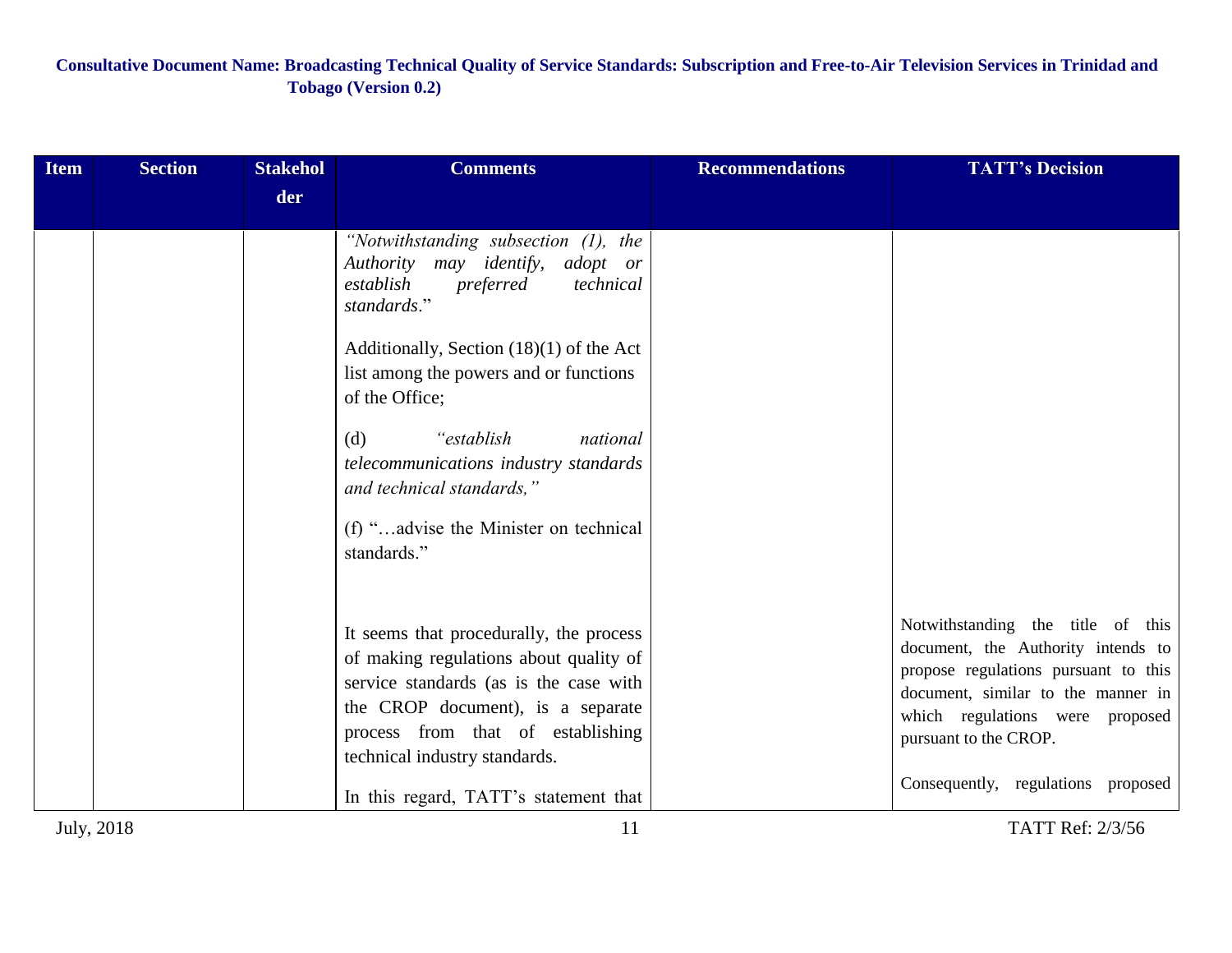| <b>Item</b> | <b>Section</b> | <b>Stakehol</b> | <b>Comments</b>                                                                                                                                                                                                                                                                                                                                                                                                              | <b>Recommendations</b>                                                                                                                                                                                                                                                                                                             | <b>TATT's Decision</b>                                                                                                                                                                                                                                                                                                                                                                                                                                          |
|-------------|----------------|-----------------|------------------------------------------------------------------------------------------------------------------------------------------------------------------------------------------------------------------------------------------------------------------------------------------------------------------------------------------------------------------------------------------------------------------------------|------------------------------------------------------------------------------------------------------------------------------------------------------------------------------------------------------------------------------------------------------------------------------------------------------------------------------------|-----------------------------------------------------------------------------------------------------------------------------------------------------------------------------------------------------------------------------------------------------------------------------------------------------------------------------------------------------------------------------------------------------------------------------------------------------------------|
|             |                | der             |                                                                                                                                                                                                                                                                                                                                                                                                                              |                                                                                                                                                                                                                                                                                                                                    |                                                                                                                                                                                                                                                                                                                                                                                                                                                                 |
|             |                |                 | consultation is to<br>establish<br>this<br>standards not currently captured in the<br>CROP document, seems inconsistent<br>with the intentions of the Act. CCTL is<br>requesting that TATT clarifies its<br>position as to the process<br>for<br>recommending regulations for<br>the<br>Minister to approve, and that related to<br>establishing technical standards.                                                        |                                                                                                                                                                                                                                                                                                                                    | pursuant to <i>Broadcasting Technical</i><br>Service<br>Standards:<br>Quality<br>$\sigma f$<br>Subscription<br>Free-to-Air<br>and<br>Television Services in Trinidad and<br>Tobago shall be consulted upon in<br>accordance with the Authority's<br>consultation procedures<br>and then<br>submitted to the Minister to consider<br>for negative resolution of Parliament.                                                                                      |
|             |                |                 | Further, as far as CCTL is aware, the<br>Authority's recommendations in the<br>CROP document which deals with<br>consumer rights and obligation, have<br>not been approved. Over three years<br>have passed since this document was<br>published. Given the pace of change in<br>the sector, we believe that the<br><b>CROP</b><br>recommendations<br>in<br>the<br>document should be revisited before<br>they are approved. | Given that over three years<br>have passed since the CROP<br>document was published, and<br>in light of the speed of<br>industry<br>and<br>market<br>transformation,<br>we<br>recommend<br>that<br>the<br>recommendations set out in<br>2014<br><b>CROP</b><br>July<br>the<br>document are revisited before<br>they are finalized. | The regulations proposed pursuant to<br>the CROP are currently before the<br>Authority's line Ministry for tabling in<br>Parliament. The regulations are still<br>relevant to today's market.<br>Notwithstanding this, the CROP can be<br>revised, in accordance with the review<br>cycle, which can be triggered by the<br>Industry or the Authority. Any revision<br>CROP may imply a<br>the<br>to<br>consequential revision to the attendant<br>regulations. |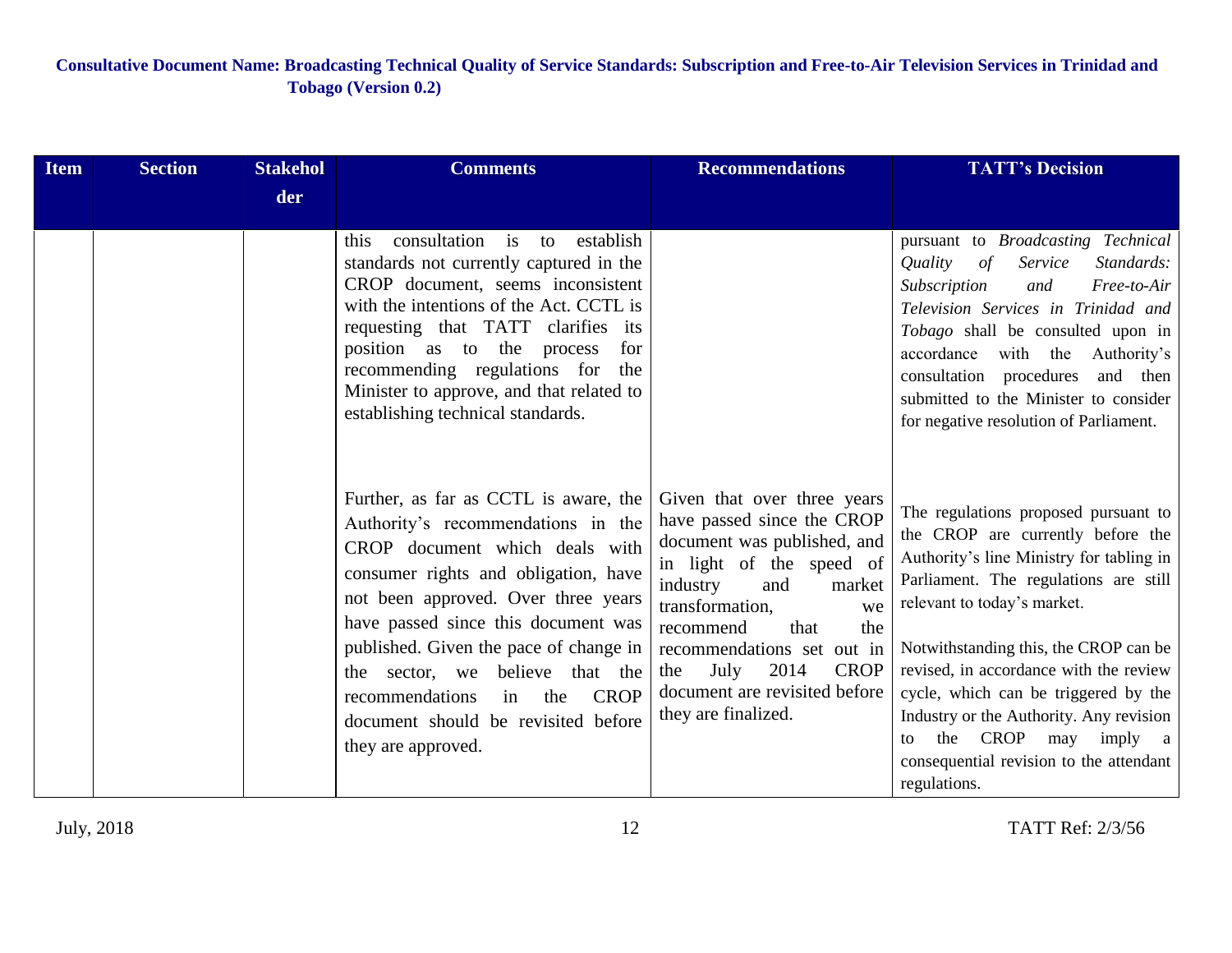| <b>Item</b> | <b>Section</b> | <b>Stakehol</b> | <b>Comments</b>                                                                                                                                                                                                                                                              | <b>Recommendations</b>                                                                                                                                                                                                                                                                                            | <b>TATT's Decision</b>                                                                                                                                                                                                                                                                                                                                                                                                                                                                                                                                                                                                                              |
|-------------|----------------|-----------------|------------------------------------------------------------------------------------------------------------------------------------------------------------------------------------------------------------------------------------------------------------------------------|-------------------------------------------------------------------------------------------------------------------------------------------------------------------------------------------------------------------------------------------------------------------------------------------------------------------|-----------------------------------------------------------------------------------------------------------------------------------------------------------------------------------------------------------------------------------------------------------------------------------------------------------------------------------------------------------------------------------------------------------------------------------------------------------------------------------------------------------------------------------------------------------------------------------------------------------------------------------------------------|
|             |                | der             |                                                                                                                                                                                                                                                                              |                                                                                                                                                                                                                                                                                                                   |                                                                                                                                                                                                                                                                                                                                                                                                                                                                                                                                                                                                                                                     |
|             |                |                 |                                                                                                                                                                                                                                                                              |                                                                                                                                                                                                                                                                                                                   | Hence, the CROP document can be<br>revisit, if required, subsequent to the<br>enactment of the proposed regulations.                                                                                                                                                                                                                                                                                                                                                                                                                                                                                                                                |
| 5           | 1.2 Purpose    | <b>CCTL</b>     | CCTL reiterates the points made above<br>with respect to the distinction between<br>the process to recommend and approve<br>regulations, including general quality<br>of service regulations, as opposed to<br>the process for establishing technical<br>industry standards. | CCTL is requesting<br>that<br>TATT clarifies its position as<br>the<br>process<br>for<br>to<br>recommending quality<br>of<br>service regulations for the<br>Minister to approve, and that<br>related<br>to<br>establishing<br>technical standards. CCTL<br>believes these are distinct and<br>separate processes. | The Authority agrees that the CROP<br>focuses<br>document<br>making<br>on<br>recommendations on policies which<br>safeguards the interest of the consumer<br>through customer service standards<br>and network quality of service<br>standards, focussed towards public<br>telecommunication networks.<br>Notwithstanding the title of this<br>document, the Authority intends to<br>propose regulations pursuant to this<br>document, similar to the manner in<br>which regulation were<br>proposed<br>pursuant to the CROP.<br>Consequently, regulations proposed<br>pursuant to Broadcasting Technical<br>Quality<br>of<br>Service<br>Standards: |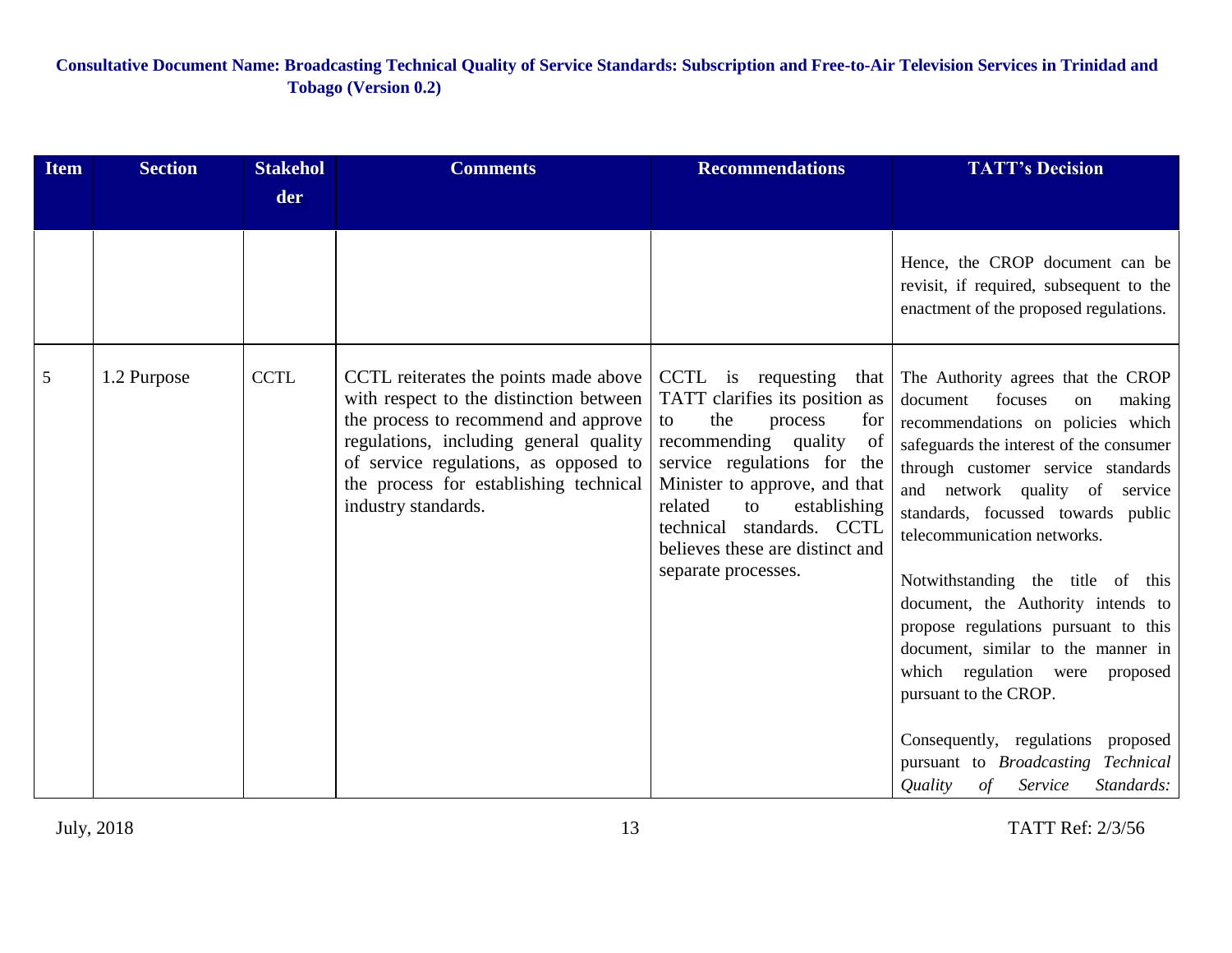| <b>Item</b>    | <b>Section</b>                                                                                                      | <b>Stakehol</b> | <b>Comments</b>                                                                                                                                                                                                                                                                   | <b>Recommendations</b>                                       | <b>TATT's Decision</b>                                                                                                                                                                                                                                                      |
|----------------|---------------------------------------------------------------------------------------------------------------------|-----------------|-----------------------------------------------------------------------------------------------------------------------------------------------------------------------------------------------------------------------------------------------------------------------------------|--------------------------------------------------------------|-----------------------------------------------------------------------------------------------------------------------------------------------------------------------------------------------------------------------------------------------------------------------------|
|                |                                                                                                                     | der             |                                                                                                                                                                                                                                                                                   |                                                              |                                                                                                                                                                                                                                                                             |
|                |                                                                                                                     |                 |                                                                                                                                                                                                                                                                                   |                                                              | Subscription<br>Free-to-Air<br>and<br>Television Services in Trinidad and<br>Tobago shall be consulted upon in<br>accordance with the Authority's<br>consultation procedures<br>and then<br>submitted to the Minister to consider<br>for negative resolution of Parliament. |
| 6              | 2. Quality<br>Requirements for<br>Subscription<br>Service<br>2.1 QAM Based<br>Digital Cable<br>Systems<br>technical | <b>CCTL</b>     | Notwithstanding the issued raised<br>above, CCTL offers the following<br>comments on the technical standards.<br>As it relates to the establishment and<br>implementation of technical standards<br>for these systems, these seem generally<br>consistent with standards accepted | CCTL has no issues with the<br>technical standards proposed. | The Authority appreciates CCTL's<br>review of the subject standard and its<br>non-objection to same.                                                                                                                                                                        |
|                | <b>Standards</b>                                                                                                    |                 | internationally for these systems.                                                                                                                                                                                                                                                |                                                              |                                                                                                                                                                                                                                                                             |
| $\overline{7}$ | 2.2.1IPTV<br>Systems Technical<br><b>Standards</b><br>Table 1                                                       | Digicel         | Digicel notes that providers may not able<br>to measure from the home today or the<br>optical line terminal ("OLT").                                                                                                                                                              |                                                              | Test instruments are available that<br>allow for the measurement of end-user<br>service quality. (See measurement<br>methods in section 2.2.1 of the<br>consultative document.)                                                                                             |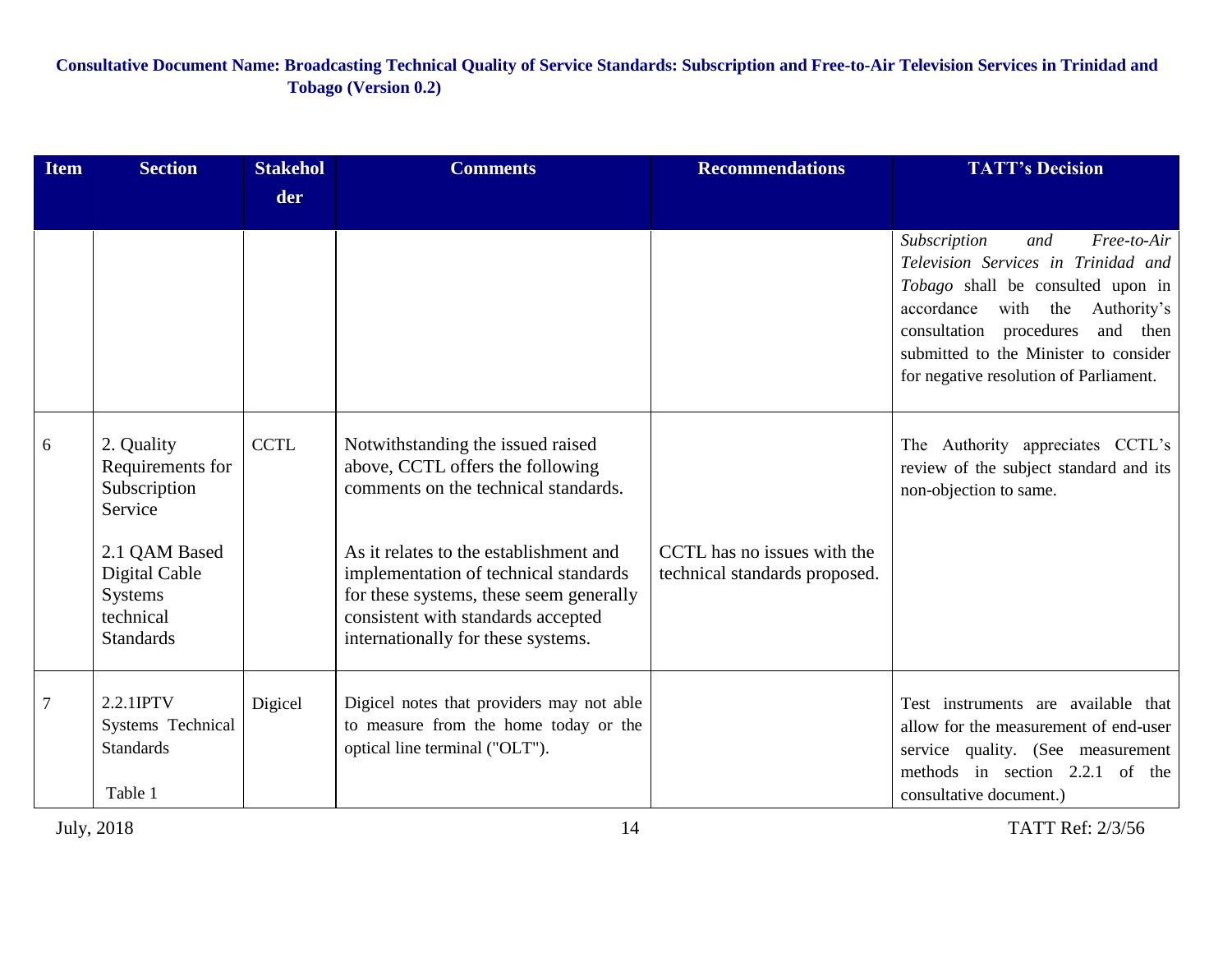| <b>Item</b> | <b>Section</b> | <b>Stakehol</b> | <b>Comments</b>                                                                                                                                                                                                                                                                                                      | <b>Recommendations</b>                                                                                               | <b>TATT's Decision</b>                                                                                                                                                                                                                                                                                                                                                                                                                                                              |
|-------------|----------------|-----------------|----------------------------------------------------------------------------------------------------------------------------------------------------------------------------------------------------------------------------------------------------------------------------------------------------------------------|----------------------------------------------------------------------------------------------------------------------|-------------------------------------------------------------------------------------------------------------------------------------------------------------------------------------------------------------------------------------------------------------------------------------------------------------------------------------------------------------------------------------------------------------------------------------------------------------------------------------|
|             |                | der             |                                                                                                                                                                                                                                                                                                                      |                                                                                                                      |                                                                                                                                                                                                                                                                                                                                                                                                                                                                                     |
|             |                |                 | If these are to be managed on an ongoing<br>basis then an analysis will be required to<br>fully understand the service touch points<br>that require monitoring and then the cost<br>implications of putting these measures in<br>place.<br>The cost to bring current equipment into<br>standards may be prohibitive. |                                                                                                                      | Monitoring the key areas of a<br>network's performance is an ongoing<br>exercise for any cable TV operator, to<br>ensure conformance with its own QoS<br>standards. The Authority does not<br>anticipate any additional cost outside<br>of the regular maintenance and QoS<br>verification costs to ensure compliance<br>with these proposed standards.<br>Good QoS and verification of same are<br>essential characteristics in the design<br>and operation of a cable TV network. |
|             |                |                 |                                                                                                                                                                                                                                                                                                                      | Digicel recommends that a full<br>cost benefit analysis be carried<br>out on the cost of meeting these<br>standards. | The Authority has monitored the QoS<br>currently delivered to consumers and<br>envision<br>that<br>does<br>not<br>the<br>implementation of the specified<br>standards in this consultative document<br>would require a large financial outlay<br>by concessionaires. In this regard, the<br>Authority does not see the need for a<br>cost-benefit analysis at this time.<br>Further to this, a cost-benefit analysis                                                                |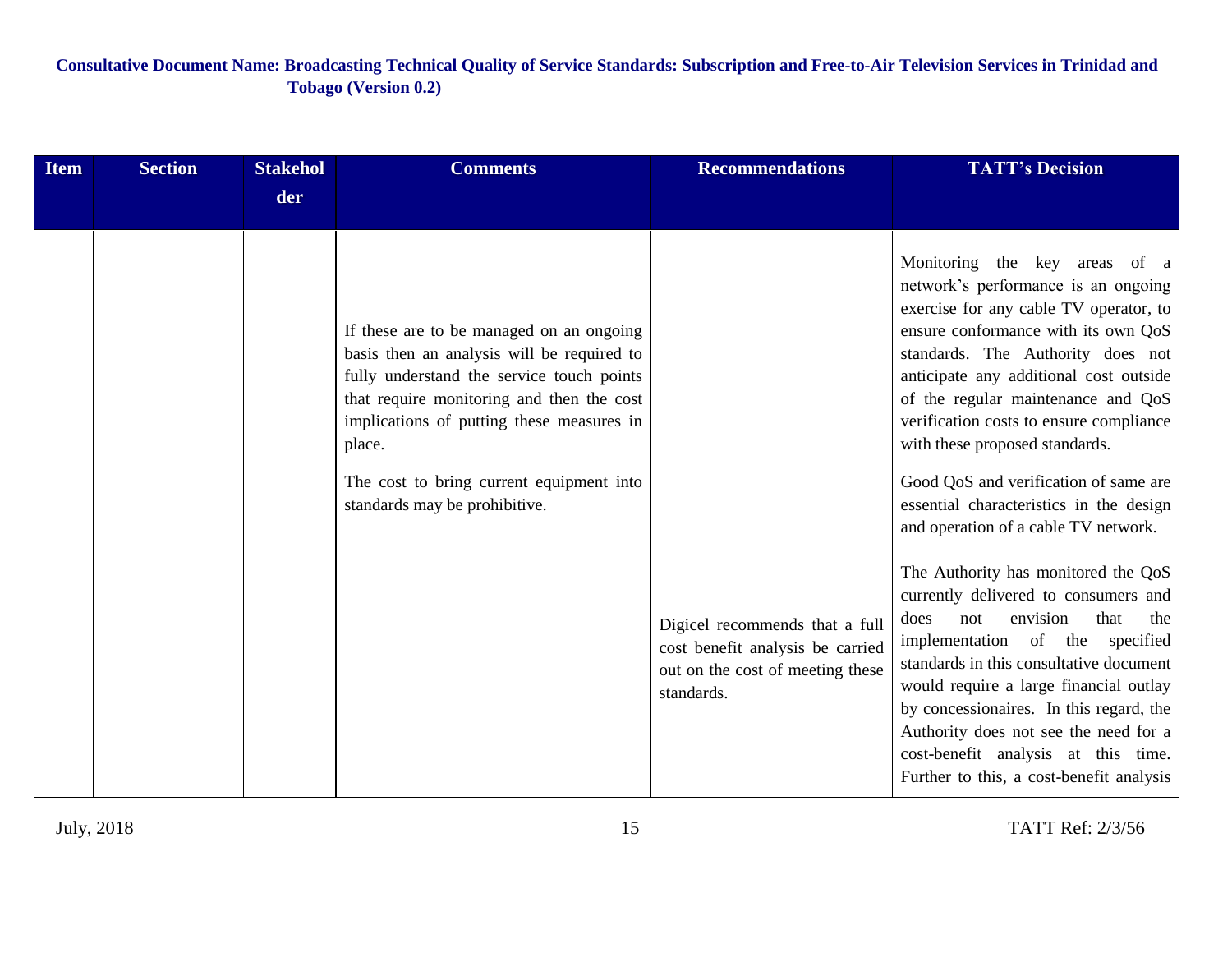| <b>Item</b> | <b>Section</b>                                                    | <b>Stakehol</b> | <b>Comments</b>                                                                                                                                                                                                                                                                | <b>Recommendations</b>                                                                                                                                                                                                                                             | <b>TATT's Decision</b>                                                                                                                                                                                                                                                                                                                                                                                                                                             |
|-------------|-------------------------------------------------------------------|-----------------|--------------------------------------------------------------------------------------------------------------------------------------------------------------------------------------------------------------------------------------------------------------------------------|--------------------------------------------------------------------------------------------------------------------------------------------------------------------------------------------------------------------------------------------------------------------|--------------------------------------------------------------------------------------------------------------------------------------------------------------------------------------------------------------------------------------------------------------------------------------------------------------------------------------------------------------------------------------------------------------------------------------------------------------------|
|             |                                                                   | der             |                                                                                                                                                                                                                                                                                |                                                                                                                                                                                                                                                                    |                                                                                                                                                                                                                                                                                                                                                                                                                                                                    |
|             |                                                                   |                 |                                                                                                                                                                                                                                                                                |                                                                                                                                                                                                                                                                    | legislative and concession<br>a<br>on<br>obligation, such as QoS, would not<br>negate the need for such standards.                                                                                                                                                                                                                                                                                                                                                 |
|             |                                                                   |                 |                                                                                                                                                                                                                                                                                | In addition, should they be<br>introduced<br>mandatory<br>as<br>requirements rather than a<br>desirable objective then lead in<br>time for compliance must be<br>defined.<br>Some provision must be made<br>for the embedded<br>base if<br>existing set top boxes. | The Authority is required under the<br>Act to protect consumers; however,<br>where in the Authority's view the<br>implementation of<br>the<br>requisite<br>standards<br>would<br>be<br>wholly<br>burdensome on a concessionaire at the<br>present time or where the imposition of<br>same would require significant outlay;<br>the Authority will prescribe a suitable<br>lead time to allow the concessionaires<br>to become compliant with the new<br>standards. |
| 8           | 2.2.1IPTV<br>Systems Technical<br><b>Standards</b><br>Tables 2 -5 | Digicel         | Digicel notes that bitrates cannot be set to<br>define content resolution (SD/HD) due to<br>different source and encoding techniques<br>that might be implemented. We note also<br>that a technical standard relating to the<br>transport layer does not directly translate to |                                                                                                                                                                                                                                                                    | The<br>transport layer performance<br>guidelines provided in Tables 2-5 are<br>with respect to the viewer experience<br>and are measured after any application<br>layer protection mechanisms have been<br>employed to overcome<br>network                                                                                                                                                                                                                         |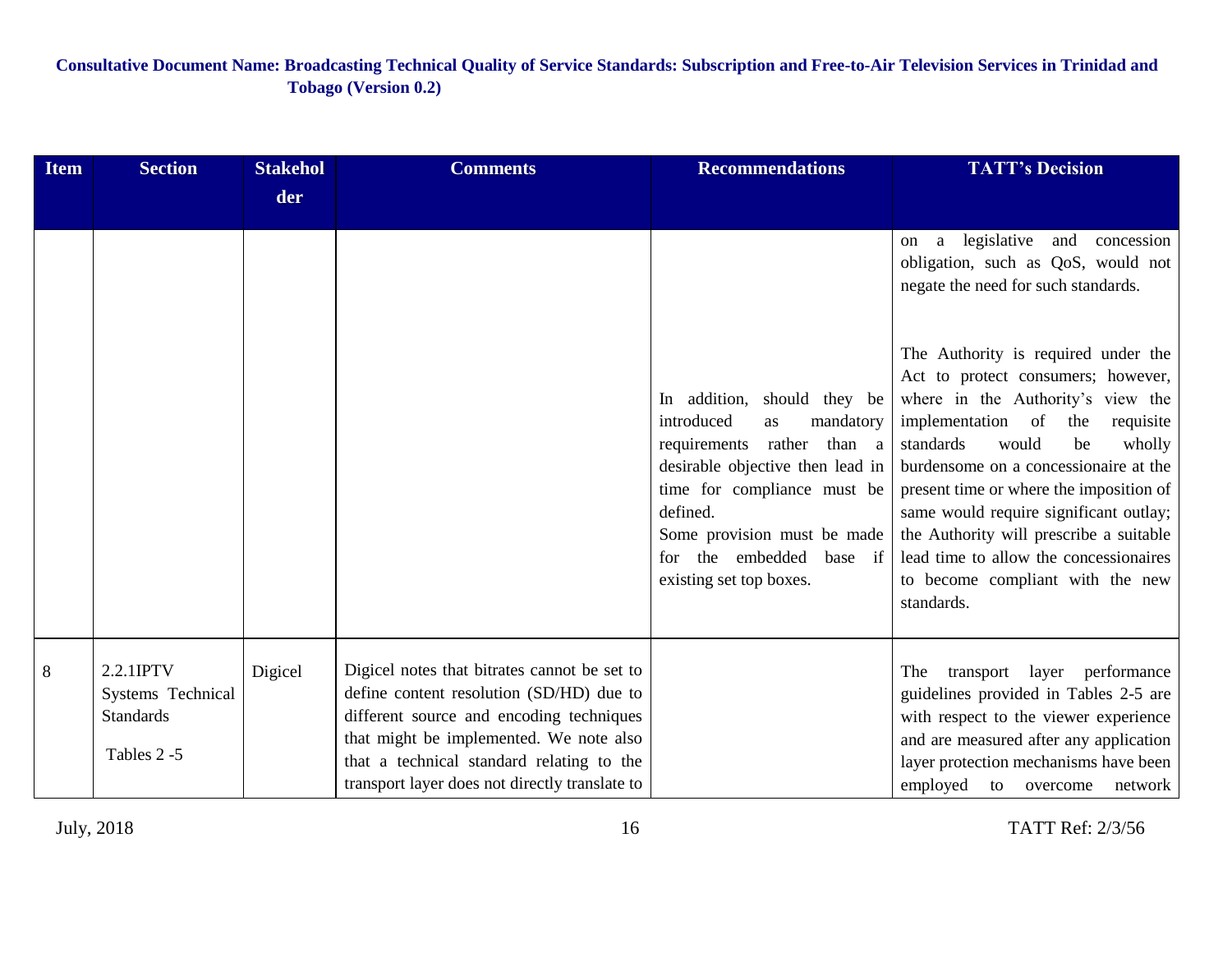| <b>Item</b> | <b>Section</b> | <b>Stakehol</b> | <b>Comments</b>                                                                                                                                                                     | <b>Recommendations</b>                                                                                                                                         | <b>TATT's Decision</b>                                                                                                                                                                                                                                                         |
|-------------|----------------|-----------------|-------------------------------------------------------------------------------------------------------------------------------------------------------------------------------------|----------------------------------------------------------------------------------------------------------------------------------------------------------------|--------------------------------------------------------------------------------------------------------------------------------------------------------------------------------------------------------------------------------------------------------------------------------|
|             |                | der             |                                                                                                                                                                                     |                                                                                                                                                                |                                                                                                                                                                                                                                                                                |
|             |                |                 | picture quality.<br>Operators may not currently be able to<br>monitor these parameters and so may not<br>be able to manage their compliance risk<br>without substantial investment. |                                                                                                                                                                | impairments.<br>Additionally, test instruments (such as<br>the Agilent $-$ IPTV test instrument)<br>are available that allow for the<br>measurement of end-user service<br>quality.                                                                                            |
|             |                |                 |                                                                                                                                                                                     | As the goal is to ensure a<br>minimum end-user experience,<br>the Authority should clearly<br>map the transport layer targets<br>to desired end-user outcomes. | Video streams are highly sensitive to<br>information loss and the QoE impact is<br>in turn correlated. Therefore, losses in<br>the transport layer (IP packet loss,<br>jitter, etc.) are mapped to achieve a<br>satisfactory service quality target.                           |
|             |                |                 |                                                                                                                                                                                     | A full cost benefit analysis<br>should be carried out on the cost<br>of meeting these standards.                                                               | The Authority has monitored the QoS<br>delivered to consumers and does not<br>see a significant difference in the<br>specified standards in this consultative<br>document that would require a large<br>financial investment. Therefore, the<br>Authority does not support the |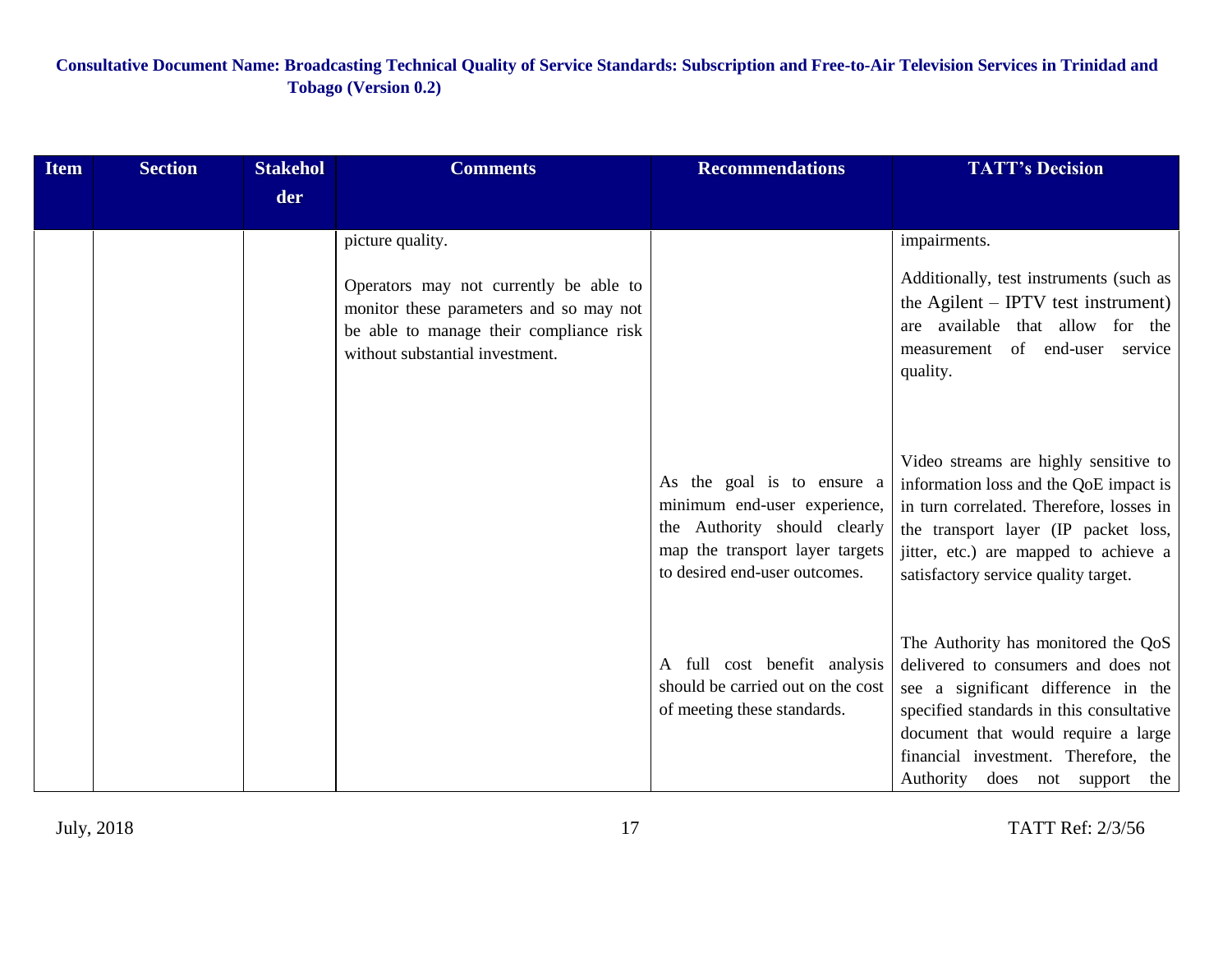| <b>Item</b> | <b>Section</b>                               | <b>Stakehol</b> | <b>Comments</b>                                                                                                                                                                                                    | <b>Recommendations</b>                                                                                                                                                    | <b>TATT's Decision</b>                                                                                                                                                                                                  |
|-------------|----------------------------------------------|-----------------|--------------------------------------------------------------------------------------------------------------------------------------------------------------------------------------------------------------------|---------------------------------------------------------------------------------------------------------------------------------------------------------------------------|-------------------------------------------------------------------------------------------------------------------------------------------------------------------------------------------------------------------------|
|             |                                              | der             |                                                                                                                                                                                                                    |                                                                                                                                                                           |                                                                                                                                                                                                                         |
|             |                                              |                 |                                                                                                                                                                                                                    |                                                                                                                                                                           | recommendation for a cost-benefit<br>analysis at this time. Further to this, a<br>cost-benefit analysis on a legislative<br>and concession obligation, such as<br>QoS, would not negate the need for<br>such standards. |
|             |                                              |                 |                                                                                                                                                                                                                    | In addition, should they be<br>introduced<br>mandatory<br>as<br>requirements rather than a<br>desirable objective then lead in<br>time for compliance must be<br>defined. | Lead-in time shall be provided to allow<br>concessionaires to become compliant<br>with the new standards.                                                                                                               |
| 9           | 2.3 Analog Cable<br><b>Systems Standards</b> | <b>CCTL</b>     | The proposed standards are generally<br>consistent with international technical<br>standards. However to move in line with<br>best practices we would recommend the<br>following adjustments:<br>Table 6, page 18: | <b>CCTL</b><br>the<br>recommends<br>following adjustments:                                                                                                                |                                                                                                                                                                                                                         |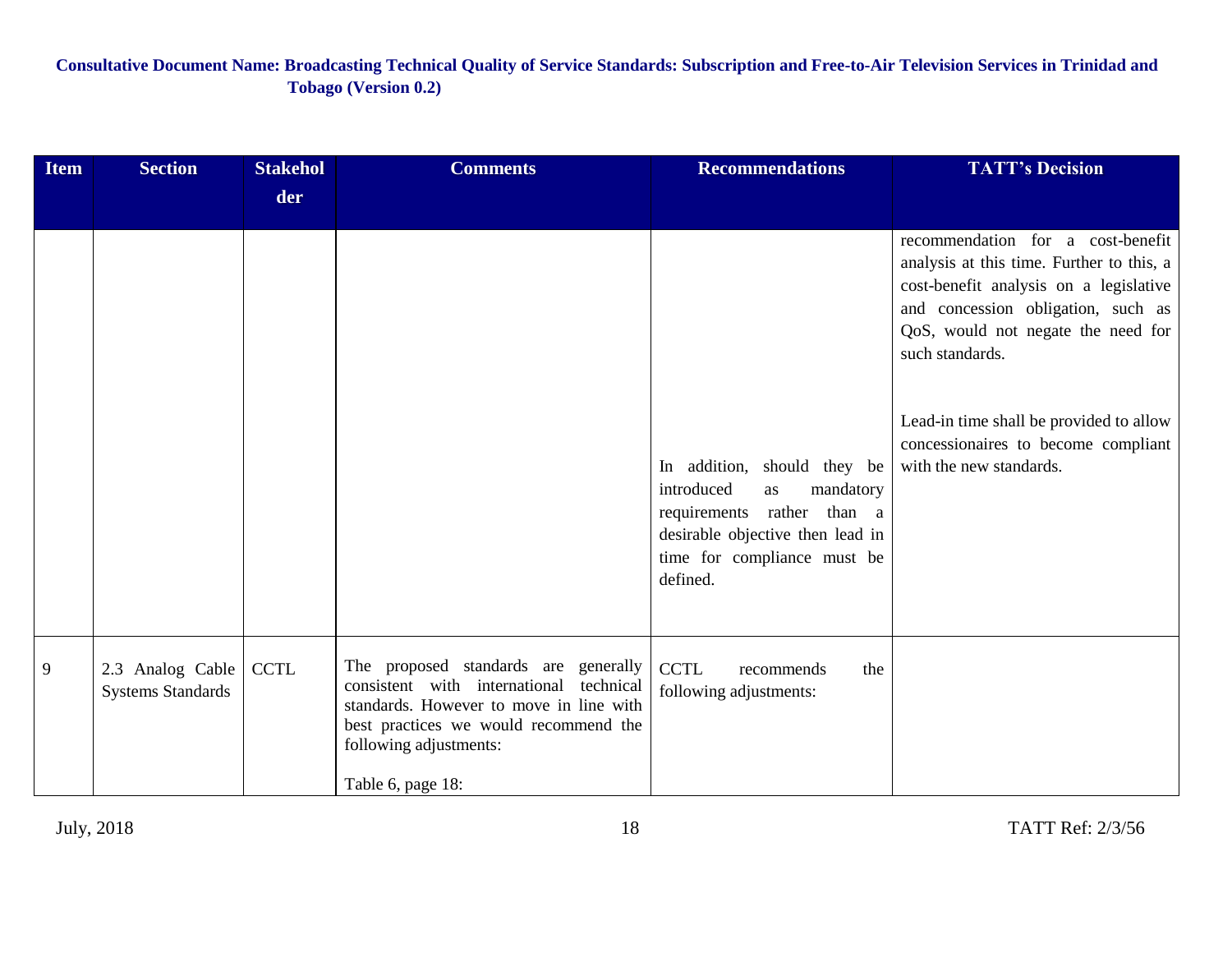| <b>Item</b> | <b>Section</b> | <b>Stakehol</b> | <b>Comments</b>                                                                                                                                                                                                                                              | <b>Recommendations</b>                                                                                                                                 | <b>TATT's Decision</b>                                                                                                                                                                                                                                                                                                              |
|-------------|----------------|-----------------|--------------------------------------------------------------------------------------------------------------------------------------------------------------------------------------------------------------------------------------------------------------|--------------------------------------------------------------------------------------------------------------------------------------------------------|-------------------------------------------------------------------------------------------------------------------------------------------------------------------------------------------------------------------------------------------------------------------------------------------------------------------------------------|
|             |                | der             |                                                                                                                                                                                                                                                              |                                                                                                                                                        |                                                                                                                                                                                                                                                                                                                                     |
|             |                |                 | The technical standard for line amplifier<br>voltage is set at 60 Vac max, we<br>recommend increasing this to 89 Vac max.                                                                                                                                    | Line amplifier voltage should be<br>established at 89 Vac max.                                                                                         | The Authority accepts this increase in<br>voltage as we understand that it can<br>result in reduction in line loss, as the<br>current will be reduced for the same<br>power transfer.                                                                                                                                               |
|             |                |                 | On page 20, the standard for the terminal<br>isolation provided to each subscriber<br>terminal is set at no less than 18 dB. We<br>recommend that should be no less than 20<br>dB                                                                            | Terminal isolation provided to<br>each subscriber terminal should<br>be no less than 20dB.                                                             | The Authority acknowledges CCTL<br>comment and recommendation to<br>change the terminal isolation to no less<br>than 20 db. However, the FCC value,<br>which this standard is based on,<br>recommends that the terminal isolation<br>is set at no less than 18dB. Hence, the<br>Authority elects to maintain the value<br>of 18 dB. |
|             |                |                 | The technical standard for permissible<br>variation of visual carrier level (page 18,<br>item c is stated as "Between any 2<br>channels - 12dB." For clarity, we<br>recommend that this should read -<br>variation of low and high visual carrier -<br>12dB. | technical standard for<br>The<br>permissible variation of visual<br>carrier level should read -<br>variation of low and high visual<br>carrier - 12dB. | The Authority acknowledges CCTL's<br>recommendation and agrees with<br>CCTL. Item c) on page $18$ in the $QoS$<br>document would be changed to.<br>"between low and high visual carrier<br>12dB max".                                                                                                                               |